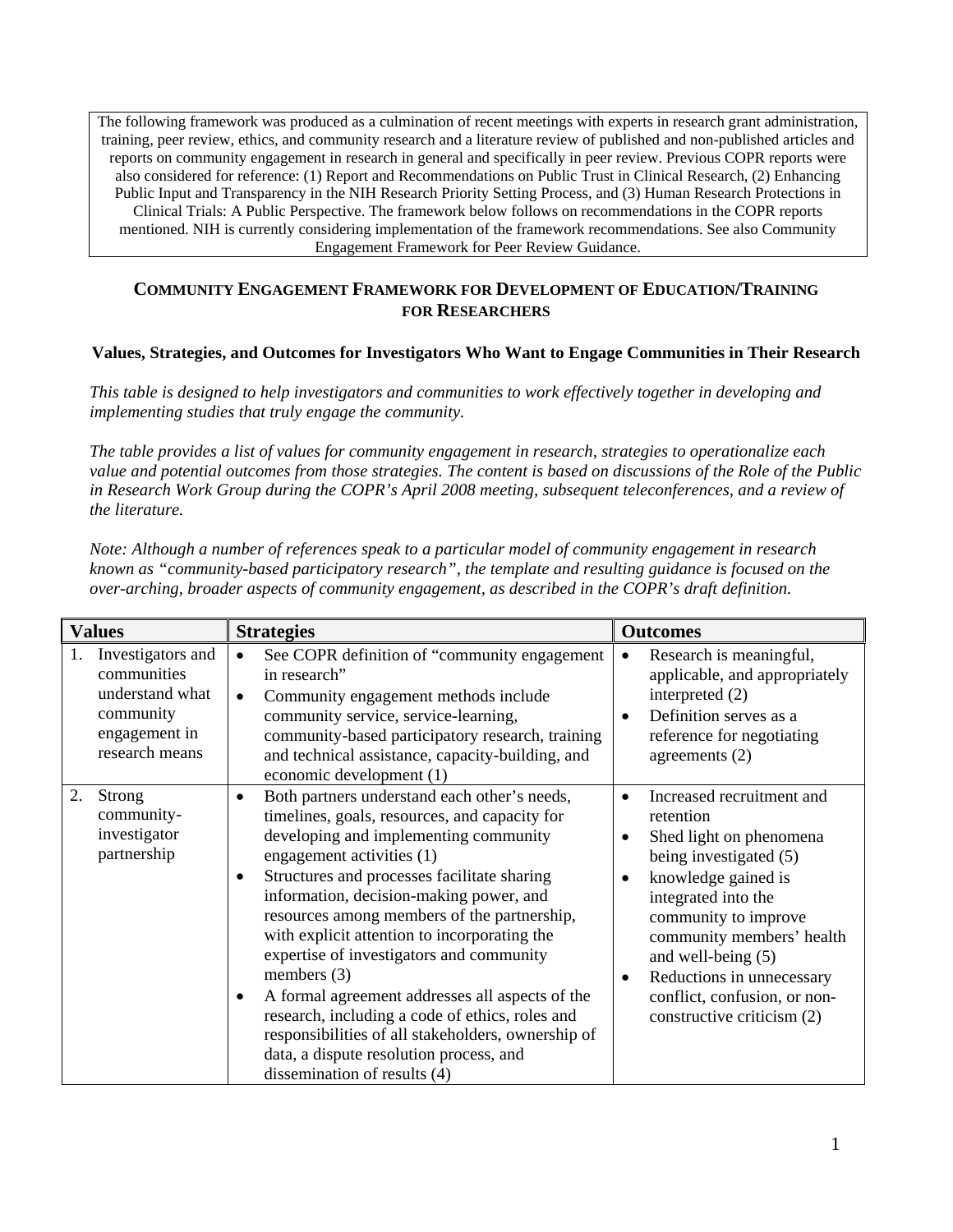|    | <b>Values</b>                                                                      | <b>Strategies</b>                                                                                                                                                                                                                                                                                                                                                                                                                                                                                                                                   | <b>Outcomes</b>                                                                                                                                                                                                                                                                                                                                                                                                                                                                                                       |
|----|------------------------------------------------------------------------------------|-----------------------------------------------------------------------------------------------------------------------------------------------------------------------------------------------------------------------------------------------------------------------------------------------------------------------------------------------------------------------------------------------------------------------------------------------------------------------------------------------------------------------------------------------------|-----------------------------------------------------------------------------------------------------------------------------------------------------------------------------------------------------------------------------------------------------------------------------------------------------------------------------------------------------------------------------------------------------------------------------------------------------------------------------------------------------------------------|
| 3. | Communities and<br>investigators<br>share power and<br>responsibility<br>equitably | The community partner is involved in all aspects<br>of the research, from planning through<br>dissemination of results<br>The investigators and the community partner<br>$\bullet$<br>commit to working in partnership toward<br>achieving the study goals and to honor the<br>commitments made to one another throughout<br>the research lifecycle (2)<br>The investigators and the community partner<br>$\bullet$<br>commit to continuous communications beyond<br>the mechanics of disseminating written progress<br>(such as quarterly reports) | Increased recruitment and<br>$\bullet$<br>retention<br>Traditionally marginalized<br>$\bullet$<br>communities gain power by<br>gaining knowledge (5)                                                                                                                                                                                                                                                                                                                                                                  |
|    | 4. Equitable<br>inclusion of<br>diverse<br>perspectives and<br>populations         | All segments of the community potentially<br>$\bullet$<br>affected by the research are represented<br>Potential barriers to participation are addressed<br>$\bullet$<br>Communication is culturally appropriate<br>$\bullet$                                                                                                                                                                                                                                                                                                                        | Improved quality and<br>$\bullet$<br>relevance of research $(6,7)$                                                                                                                                                                                                                                                                                                                                                                                                                                                    |
|    | 5. Clear and<br>relevant research<br>goals                                         | Impetus for research comes from the community<br>$\bullet$<br>partner $(4)$<br>Study is designed to bring about positive social<br>$\bullet$<br>change for the community (6)                                                                                                                                                                                                                                                                                                                                                                        | Increased likelihood that the<br>$\bullet$<br>research will solve public<br>health problems (5)                                                                                                                                                                                                                                                                                                                                                                                                                       |
| 6. | Mutual benefit                                                                     | Benefits of the research should include improved<br>$\bullet$<br>health status or services for the research<br>population, or prospects of such improvement,<br>within a defined period of time through<br>interventions discussed and agreed with the<br>community $(8)$<br>The research provides resources and funding for<br>$\bullet$<br>the training, employment, and general capacity-<br>building of community members in all aspects of<br>the research process (8)                                                                         | Investigators and community<br>$\bullet$<br>have a stake in the successful<br>completion of the project<br>Benefits to the investigators<br>$\bullet$<br>and the community partner<br>through publication and<br>dissemination of research<br>findings and methodologies<br>and development of<br>interventions (8)<br>Benefits to the investigators<br>$\bullet$<br>and community partner<br>through peer<br>acknowledgement of<br>contributions to the<br>advancement of medical and<br>public health knowledge (8) |
|    | 7. Capacity<br>building                                                            | Investigators and community partner learn from<br>$\bullet$<br>one another and share expertise and knowledge<br>(5,10)<br>Research begins with and builds on community<br>$\bullet$<br>assets and strengths (10, 11)<br>The community partner develops capacities and<br>$\bullet$<br>resources for community health decisions and<br>action(10)<br>The investigators learn from the community<br>$\bullet$<br>partner how to work with communities on an<br>individual and organizational level                                                    | Enhanced research<br>$\bullet$<br>effectiveness<br>Demonstrated competency in<br>$\bullet$<br>community engagement<br>research for funders<br>Support for sustainability of<br>$\bullet$<br>health-promoting<br>interventions<br>Support for developing a<br>$\bullet$<br>policy agenda informed by<br>community-based research                                                                                                                                                                                       |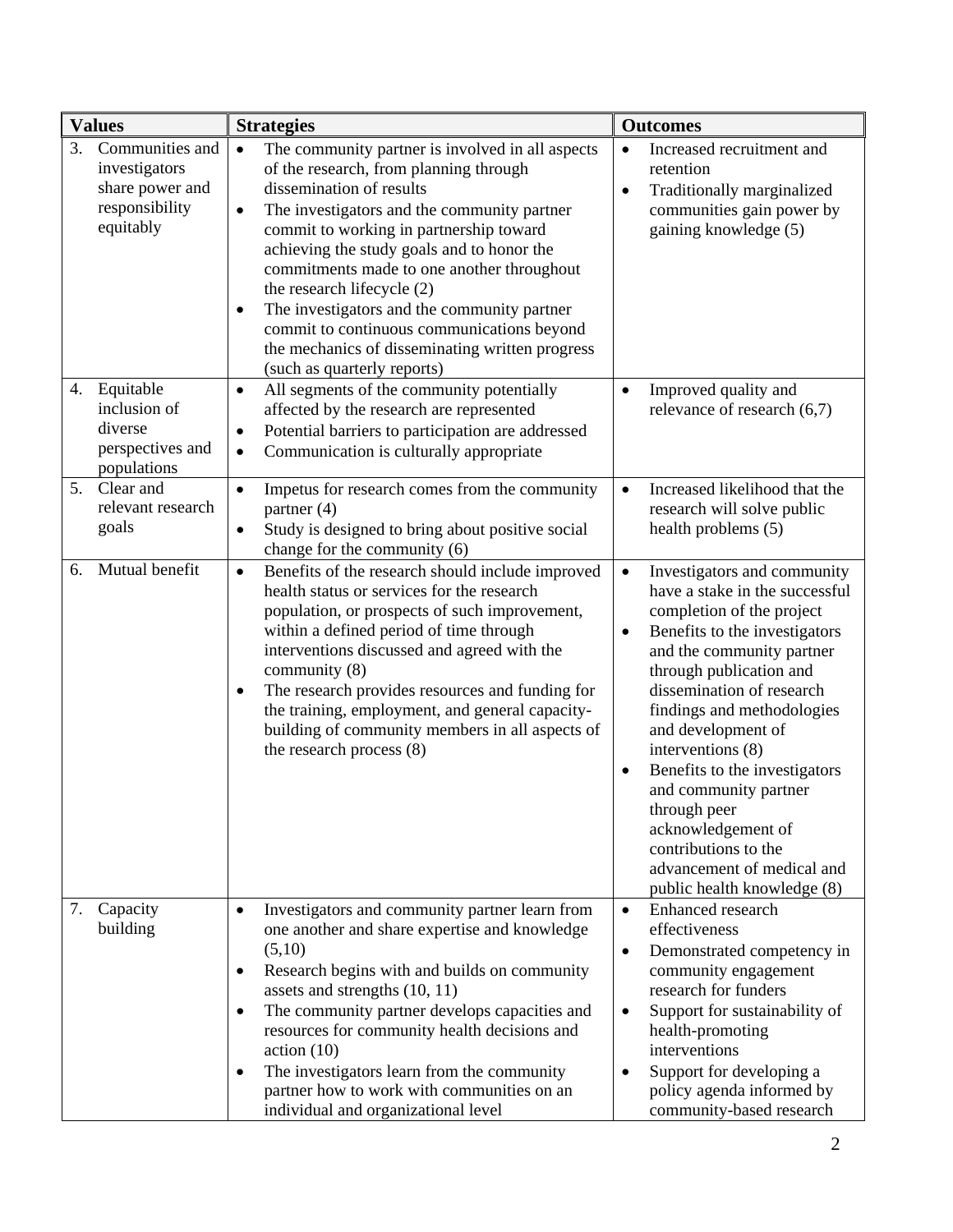| <b>Values</b>                                                                              | <b>Strategies</b>                                                                                                                                                                                                                                                                                                                                                                                                                                                                                                                                                                        | <b>Outcomes</b>                                                                                                                                                                                                                                                       |
|--------------------------------------------------------------------------------------------|------------------------------------------------------------------------------------------------------------------------------------------------------------------------------------------------------------------------------------------------------------------------------------------------------------------------------------------------------------------------------------------------------------------------------------------------------------------------------------------------------------------------------------------------------------------------------------------|-----------------------------------------------------------------------------------------------------------------------------------------------------------------------------------------------------------------------------------------------------------------------|
| 8.<br>Respect and<br>recognition                                                           | Investigators respect and follow community<br>$\bullet$<br>values and timeframes (12)<br>Investigators ensure that all private information<br>$\bullet$<br>from participants remains confidential<br>Investigators explain all aspects of the project<br>using non-technical language before the<br>community partner agrees to participate<br>Community self-determination is the<br>$\bullet$<br>responsibility and right of all people who<br>comprise a community (10)                                                                                                               | Enhanced trust between<br>$\bullet$<br>communities and<br>investigators                                                                                                                                                                                               |
| 9. Continuous<br>communications                                                            | Communications between the community partner<br>$\bullet$<br>and the investigators is ongoing<br>Communications are bidirectional—from<br>$\bullet$<br>investigators to community partner and vice versa<br>Investigators provide regular progress updates to<br>$\bullet$<br>the community partner, including community<br>members not directly involved in the research<br>Community partner informs investigators of<br>$\bullet$<br>potential concerns and offers constructive<br>solutions to improve the study (2)<br>Communications do not end when the project ends<br>$\bullet$ | Communities do not drop out<br>$\bullet$<br>of the project because they do<br>not understand the research<br>Prevention of conflicts and<br>$\bullet$<br>misunderstandings (12)<br>Problem resolution (12)<br>$\bullet$<br>Respect for all partners (12)<br>$\bullet$ |
| 10. Transparent<br>monitoring and<br>evaluation<br>process                                 | Partners develop a transparent process for<br>$\bullet$<br>evaluating progress and impact (12)<br>Partners use mutually agreed-on evaluation tools<br>$\bullet$<br>(12)<br>Potential measures of success include<br>$\bullet$<br>establishing a continuing research partnership<br>and community continuation of the research<br>process $(9)$                                                                                                                                                                                                                                           | Accountability<br>$\bullet$                                                                                                                                                                                                                                           |
| 11. Appropriate<br>policies<br>regarding<br>ownership and<br>dissemination of<br>results   | Partners jointly agree on who has access to<br>$\bullet$<br>research data and where the data will be<br>physically located (13)<br>Findings are disseminated to all partners in<br>$\bullet$<br>language that is understandable and respectful (3)<br>Findings are disseminated beyond the partnership<br>٠<br>All partners serve as reviewers and coauthors of<br>$\bullet$<br>publications and co-presenters at conferences (3)                                                                                                                                                        | Those who contribute to the<br>$\bullet$<br>research benefit from the<br>results                                                                                                                                                                                      |
| 12. Translation of<br>research findings<br>into policies,<br>interventions, or<br>programs | Partners monitor effectiveness of translation (7)<br>$\bullet$                                                                                                                                                                                                                                                                                                                                                                                                                                                                                                                           | Results are used to guide the<br>$\bullet$<br>development of interventions,<br>education, and/or policies (3)<br>Community members benefit<br>$\bullet$<br>from the research outcomes<br>(Green)                                                                      |
| 13. Sustain the<br>relationship and<br>the research<br>outcomes                            | Investigators engage the community partner<br>$\bullet$<br>before, during, and after the research<br>Investigators prepare to release control of research<br>٠<br>outcomes or interventions to the community and<br>help the community take advantage of those<br>outcomes or interventions (10)                                                                                                                                                                                                                                                                                         | The project has a long-term<br>$\bullet$<br>impact on the community                                                                                                                                                                                                   |